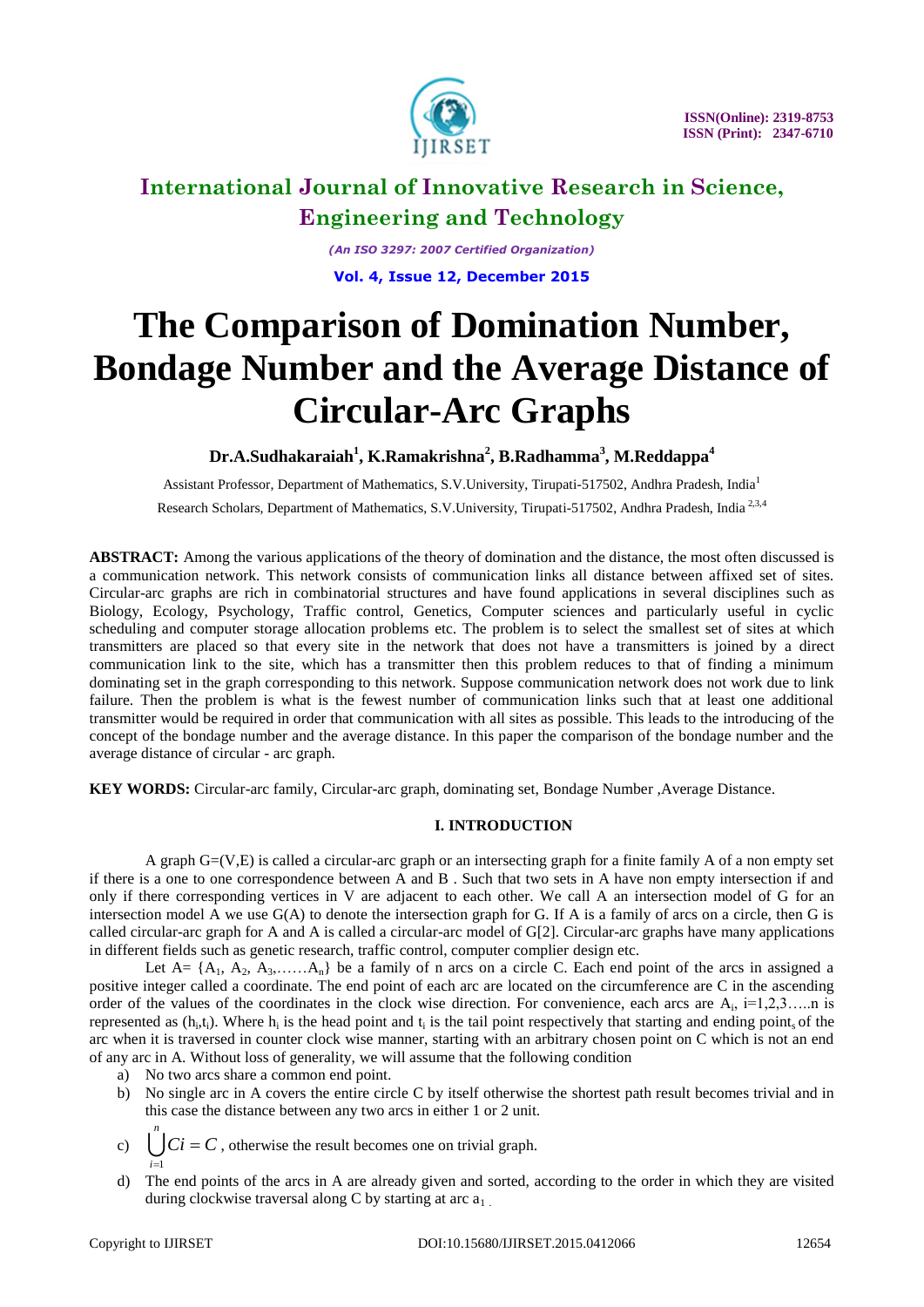

*(An ISO 3297: 2007 Certified Organization)*

#### **Vol. 4, Issue 12, December 2015**

- e) The arcs are sorted in increasing values of  $h_i$ 's that is  $h_i > h_i$  for  $i > j$ .
- f) The family of arcs A is said to be canonical if  $h_i$ 's and  $t_i$ 's for  $i = 1,2,...$  are all distinct integers between 1 and 2n and the point 1 is the head of the arc  $a_1$ .

And again alternatively, the circular arc graph can be defined as follows an undirected graph  $G = (V,E)$  is a circular arc graph if and only if its vertices circularly indexed as  $V_1, V_2, \ldots, V_n$  and  $(V_i, V_j) \in E$  provided  $a_i$  and  $a_j$  intersect with each other, where  $V_i$  and  $V_j$  are the vertices in the graph G corresponding to the arcs  $a_i$  and  $a_j$  in A respectively.

A subset D of v is said to be a dominating set of G if every vertex not in D is adjacent to vertex in D. The domination number  $\gamma(G)$  of a graph G is the minimum cardinality of a dominating set in G[1]. The bondage number b(G) of a non empty graph G is the minimum cardinality[5,6] among all sets of edges  $E_1$  for which  $\gamma(G-E_1) > \gamma(G)$ .

In this section we discuss about the computation of average distance of circular arc graph G. The average distance  $\mu(G)$  of a connected circular arc graph is defined to be the average of all distances in G[3,4].

$$
\mu(G) = \frac{1}{2^{n} c_2} \sum_{\substack{A_i, A_j \in V(G) \\ A_i \neq A_j}} \delta(A_i, A_j).
$$

Where  $\delta(x,y)$  denotes the length of shortest path joining the vertices x and y. The average distance can be used as a tool in analytic networks where the performance time is proportions to the distance between any two nodes. It is a measure of the time needed in the average case as opposed to the diameter, which indicates the maximum performance time. And also the formulated of the walk, length of a walk, eccentricity, radius and diameter of the graph.

A walk from  $v_0$  to  $v_n$  is an alternating sequence  $W = \{v_0, e_1, v_1, e_2, \ldots, v_{n-1}, e_n, v_n\}$  of vertices and edges such that end points  $(e_i) = \{v_{i-1}, v_i\}$ ; for  $i = \{1, 2, \ldots n\}$ .

In a simple graph, there is only one edge between two consecutive vertices of a walk, so one could abbreviate the walk as  $W = \{v_0, e_1, v_1, e_2, \ldots, v_{n-1}, e_n, v_n\}.$ 

The length of a walk or directed walk is the number of edge steps in the walk sequence. A walk of length zero. i.e with one vertex and no edges is called a trivial walk.

#### **II. MAIN THEOREMS**

**Theorem.1:** Let  $A = \{A_1, A_2, \ldots, A_n\}$  be a circular arc family and let G be a circular arc graph corresponding to circular arc family without isolated vertices of G. Then the domination number  $\gamma(G)$ , the average distance  $\mu(G)$  and the bondage number  $b(G)$  is

 $\mu(G) \geq \gamma(G) \geq b(G)$ 

**Proof:** We consider the circular arc graph corresponding to circular arc family, In this it will arise three cases.

i. the domination number  $\gamma(G)$ 

ii. The bondage number  $b(G) = \gamma(G-e) > \gamma(G)$ iii. The average distance of G,  $\mu(G) = \frac{1}{2 \pi r_0}$   $\sum$  $\neq$  $\in$  $=$ *i j*  $A_i, A_j$ <br>  $A_i \neq A$  $\frac{A}{\sigma} \sum_{A_i, A_i \in v(G)} \delta(A_i, A_j)$ *G* 2  $A_i, A_j \in V(G)$  $(A_i, A_i).$ 2  $\mu(G) = \frac{1}{2 \pi} \sum \delta$ 

**Case i:** Let γ(G) be a minimal domination number of G. Suppose V- γ(G) is not a domination set. Then there exist a vertex u such that u is not dominated by any vertex in V-  $\mu(G)$ . Since G has no isolated vertices, u is dominated by at least one vertex  $\gamma(G-e) - \{u\}$  thus  $\gamma(G) - \{u\}$  is a domination number, which is contradicts the minimality of γ(G). Thus every vertex in γ(G) is adjacent with at least one vertex in V- γ(G). Thus V- γ(G) is a domination number. In this domination number we proved in circular-arc graph G.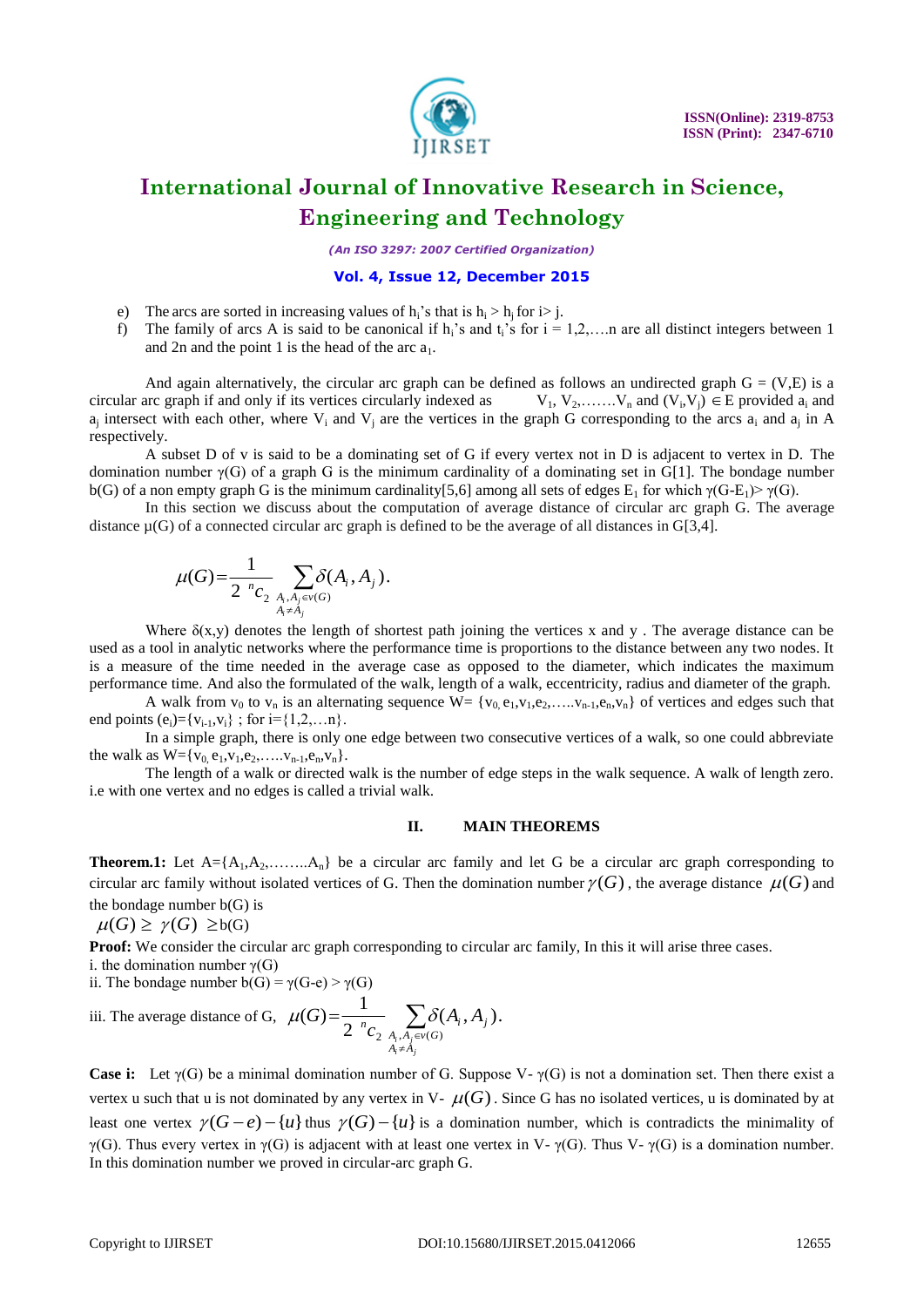

*(An ISO 3297: 2007 Certified Organization)*

### **Vol. 4, Issue 12, December 2015**

**Case ii:** Let  $A = \{A_1, A_2, \ldots, A_n\}$  be a circular arc family and let G be a circular arc graph corresponding to circular arc family A. Let  $(A_i, A_j)$  be any two arcs in A, which satisfy the hypothesis of the theorem. Then clearly  $A_i \in \gamma(G)$ . Where  $\gamma(G)$  is a minimal domination number of a circular arc graph G because there is no other arc in A other than  $A_i$  that dominates  $A_j$ . Consider the edge  $e = (A_i, A_j)$  in G. If we remove this edge from a circular arc graph G. Then  $A_j$  becomes an isolated in circular arc graph G-e, as there is no other vertex in G other than  $A_i$ . That is adjacent with  $A_j$ .

Hence  $\gamma_1(G) = \gamma(G) \cup (A_j)$  becomes a domination number of a circular arc graph

G-e and since  $\gamma(G)$  is a minimum dominating set it follows that  $\gamma_1(G)$  is also a minimum domination number of circular arc graph G-e.

Therefore we get  $|\gamma_1(G)| = \gamma(G-e) = |\gamma(G)| + 1 > |\gamma_1(G)|$ 

Thus the bondage number  $b(G) = 1$ . As follows circular-arc graph G.

**Case iii:** Now we will find the average distance  $\mu(G)$  of a circular arc graph G, where  $\mu(G)$  is a average distance of G, n is the number of arcs and  $\delta$  (A<sub>i</sub>, A<sub>j</sub>) is the distance of the circular arc G. In this fact first we will discuss the distance of circular arc graph G for any two vertices  $(A_i, A_j)$  in a circular arc graph G, the distance from  $A_i$  to  $A_j$  is denoted by  $\delta$  (A<sub>i</sub>, A<sub>j</sub>) and defined as the length of a shortest A<sub>i</sub> - A<sub>j</sub> path in circular-arc graph G.

For connected a circular arc graph G the term distance we just defined satisfies all four of the following axioms,

- 1.  $d(A_i, A_j) \ge 0$ , for all  $A_i, A_j \in V(G)$ .
- 2.  $d(A_i, A_j) = 0$ , if and only if  $A_i = A_j$ .
- 3.  $d(A_i, A_j) = d(A_j, A_i)$ , for all  $A_i, A_j \in V(G)$ .
- 4.  $d(A_i, A_k) \leq d(A_i, A_j) + d(A_j, A_k)$ , for all  $A_i, A_j, A_k \in V(G)$ .

If graph G is not a connected and suppose  $G_1$  and  $G_2$  are two components of G, is denoted by W(G). Which are  $W(G) = W(G_1) \cup W(G_2)$  and  $E(W(G_1)) \cup E(W(G_2))$ And  $W(G_1) \cap W(G_2) = \emptyset$ That is V( W(G<sub>1</sub>)) ∩V( W(G<sub>2</sub>))= Ø and also E( W(G<sub>1</sub>)) ∩ V(W(G<sub>2</sub>))= Ø Then d  $(A_i, A_j) = \infty$  for  $A_i \in V(W(G_1))$  &  $V \in V(W(G_1))$ 

Under this distance function the set  $V(G)$  is a metric space. In this fact the circular-arc graph corresponding to circulararc family  $A = \{A_i, A_j, A_k, \ldots, A_n\}$ , where n is a number of vertices.

In this section we discuss about the computation of average distance of a circular-arc graph G. The average distance  $\mu(G)$  of a connected a circular arc graph is defined to be the average of distance in G. Where

$$
\mu(G) = \frac{1}{2^{n} c_2} \sum_{\substack{A_i, A_j \in V(G) \\ A_i \neq A_j}} \delta(A_i, A_j).
$$

Where  $\mu(G) = 2.118$  from the circular-arc graph G. Thus the theorem is hold.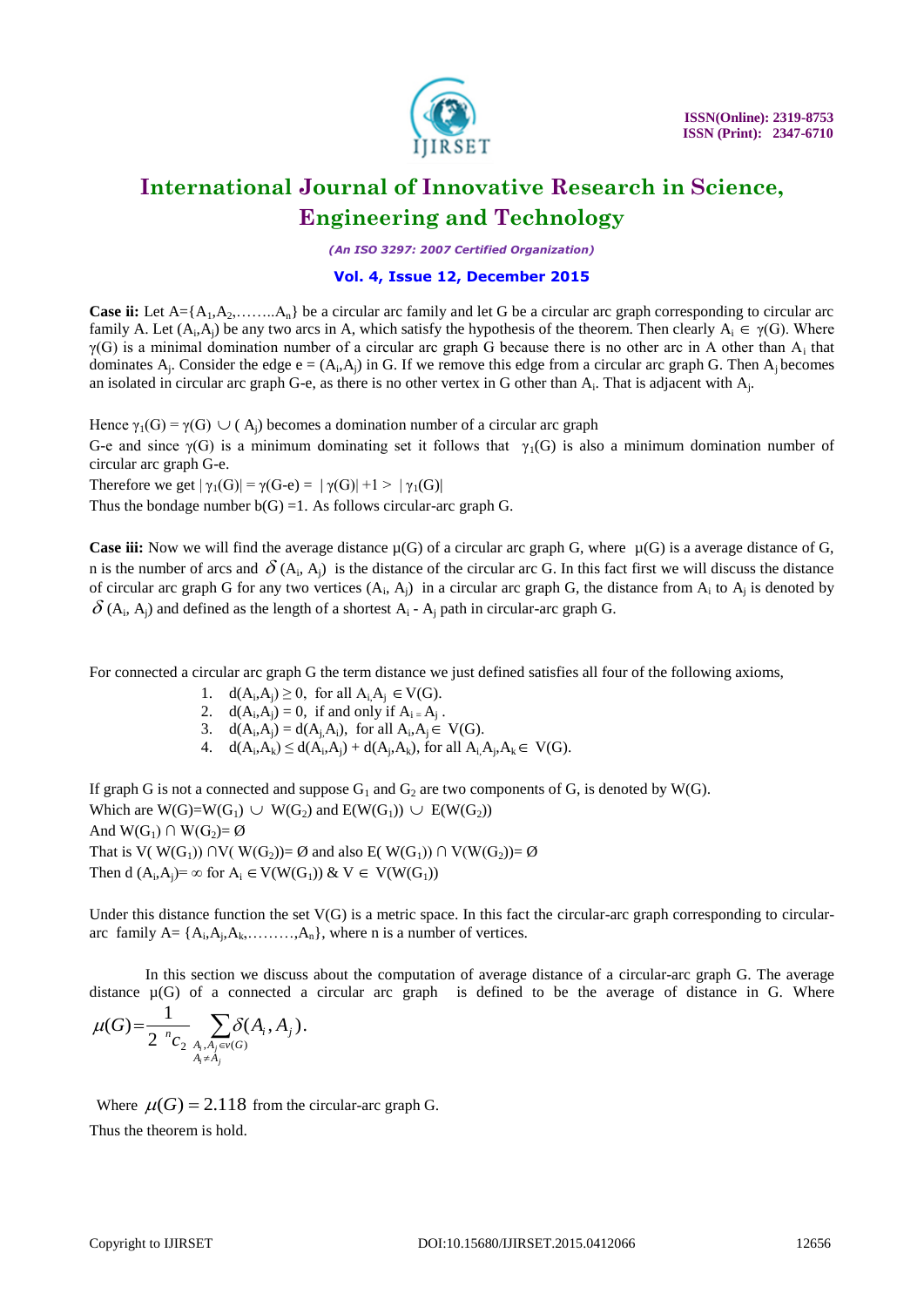

*(An ISO 3297: 2007 Certified Organization)*

**Vol. 4, Issue 12, December 2015**

### **III. EXPERIMENTAL PROBLEM OF THEOREM.1**



**Fig. 1: Circular-arc family A**



**Fig. 2: Circular-arc graph G**



**Fig. 3: Circular-arc graph (G-e)**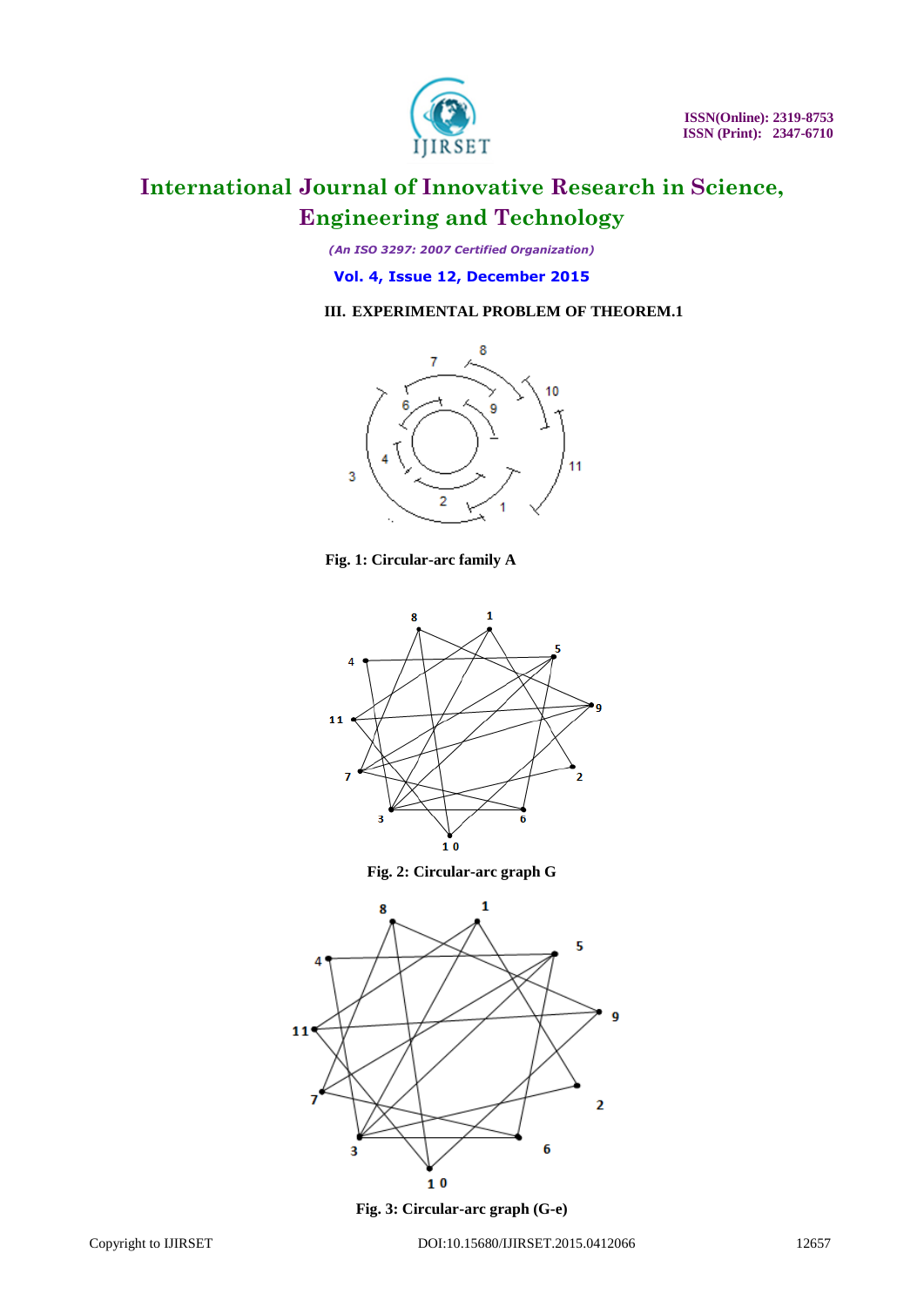

*(An ISO 3297: 2007 Certified Organization)*

**Vol. 4, Issue 12, December 2015**

### **IV. TO FIND THE DISTANCES FROM G**

| $d(2,1)=1$  | $d(3,1)=1$  | $d(4,1)=2$  | $d(5,1)=2$                                                                                                                                               | $d(6,1)=2$                                                                                                                                                                                                                                                             |
|-------------|-------------|-------------|----------------------------------------------------------------------------------------------------------------------------------------------------------|------------------------------------------------------------------------------------------------------------------------------------------------------------------------------------------------------------------------------------------------------------------------|
| $d(2,2)=0$  | $d(3,2)=1$  | $d(4,2)=2$  |                                                                                                                                                          | $d(6,2)=2$                                                                                                                                                                                                                                                             |
| $d(2,3)=1$  | $d(3,3)=0$  | $d(4,3)=1$  |                                                                                                                                                          | $d(6,3)=1$                                                                                                                                                                                                                                                             |
| $d(2,4)=2$  | $d(3,4)=1$  | $d(4,4)=0$  |                                                                                                                                                          | $d(6,4)=2$                                                                                                                                                                                                                                                             |
| $d(2,5)=2$  | $d(3,5)=1$  | $d(4,5)=2$  |                                                                                                                                                          | $d(6,5)=1$                                                                                                                                                                                                                                                             |
| $d(2,6)=2$  | $d(3,6)=1$  | $d(4,6)=2$  | $d(5,6)=1$                                                                                                                                               | $d(6,6)=0$                                                                                                                                                                                                                                                             |
| $d(2,7)=3$  | $d(3,7)=2$  | $d(4,7)=3$  |                                                                                                                                                          | $d(6,7)=1$                                                                                                                                                                                                                                                             |
| $d(2,8)=4$  | $d(3,8)=3$  | $d(4,8)=4$  | $d(5,8)=2$                                                                                                                                               | $d(6,8)=2$                                                                                                                                                                                                                                                             |
| $d(2,9)=3$  | $d(3,9)=3$  | $d(4,9)=4$  |                                                                                                                                                          | $d(6,9)=2$                                                                                                                                                                                                                                                             |
| $d(2,10)=3$ | $d(3,10)=3$ | $d(4,10)=4$ |                                                                                                                                                          | $d(6,10)=3$                                                                                                                                                                                                                                                            |
| $d(2,11)=2$ | $d(3,11)=2$ | $d(4,11)=3$ | $d(5,11)=3$                                                                                                                                              | $d(6,11)=3$                                                                                                                                                                                                                                                            |
| $d(8,1)=3$  |             |             |                                                                                                                                                          | $d(11,1)=1$                                                                                                                                                                                                                                                            |
| $d(8,2)=4$  |             |             |                                                                                                                                                          | $d(11,2)=2$                                                                                                                                                                                                                                                            |
| $d(8,3)=3$  |             |             |                                                                                                                                                          | $d(11,3)=2$                                                                                                                                                                                                                                                            |
| $d(8,4)=4$  |             |             |                                                                                                                                                          | $d(11,4)=3$                                                                                                                                                                                                                                                            |
| $d(8,5)=2$  |             |             |                                                                                                                                                          | $d(11,5)=3$                                                                                                                                                                                                                                                            |
| $d(8,6)=3$  |             |             |                                                                                                                                                          | $d(11,6)=3$                                                                                                                                                                                                                                                            |
| $d(8,7)=1$  |             |             |                                                                                                                                                          | $d(11,7)=2$                                                                                                                                                                                                                                                            |
| $d(8,8)=0$  |             |             |                                                                                                                                                          | $d(11,8)=2$                                                                                                                                                                                                                                                            |
| $d(8,9)=1$  |             |             |                                                                                                                                                          | $d(11,9)=1$                                                                                                                                                                                                                                                            |
| $d(8,10)=1$ |             |             |                                                                                                                                                          | $d(11,10)=1$                                                                                                                                                                                                                                                           |
| $d(8,11)=2$ |             |             |                                                                                                                                                          | $d(11,11)=0$                                                                                                                                                                                                                                                           |
|             |             |             | $d(9,1)=2$<br>$d(9,2)=3$<br>$d(9,3)=3$<br>$d(9,4)=4$<br>$d(9,5)=2$<br>$d(9,6)=2$<br>$d(9,7)=1$<br>$d(9,8)=1$<br>$d(9,9)=0$<br>$d(9,10)=1$<br>$d(9,11)=2$ | $d(5,2)=2$<br>$d(5,3)=1$<br>$d(5,4)=2$<br>$d(5,5)=0$<br>$d(5,7)=1$<br>$d(5,9)=2$<br>$d(5,10)=3$<br>$d(10,1)=2$<br>$d(10,2)=3$<br>$d(10,3)=3$<br>$d(10,4)=4$<br>$d(10,5)=3$<br>$d(10,6)=3$<br>$d(10,7)=2$<br>$d(10,8)=1$<br>$d(10,9)=1$<br>$d(10,10)=0$<br>$d(10,11)=1$ |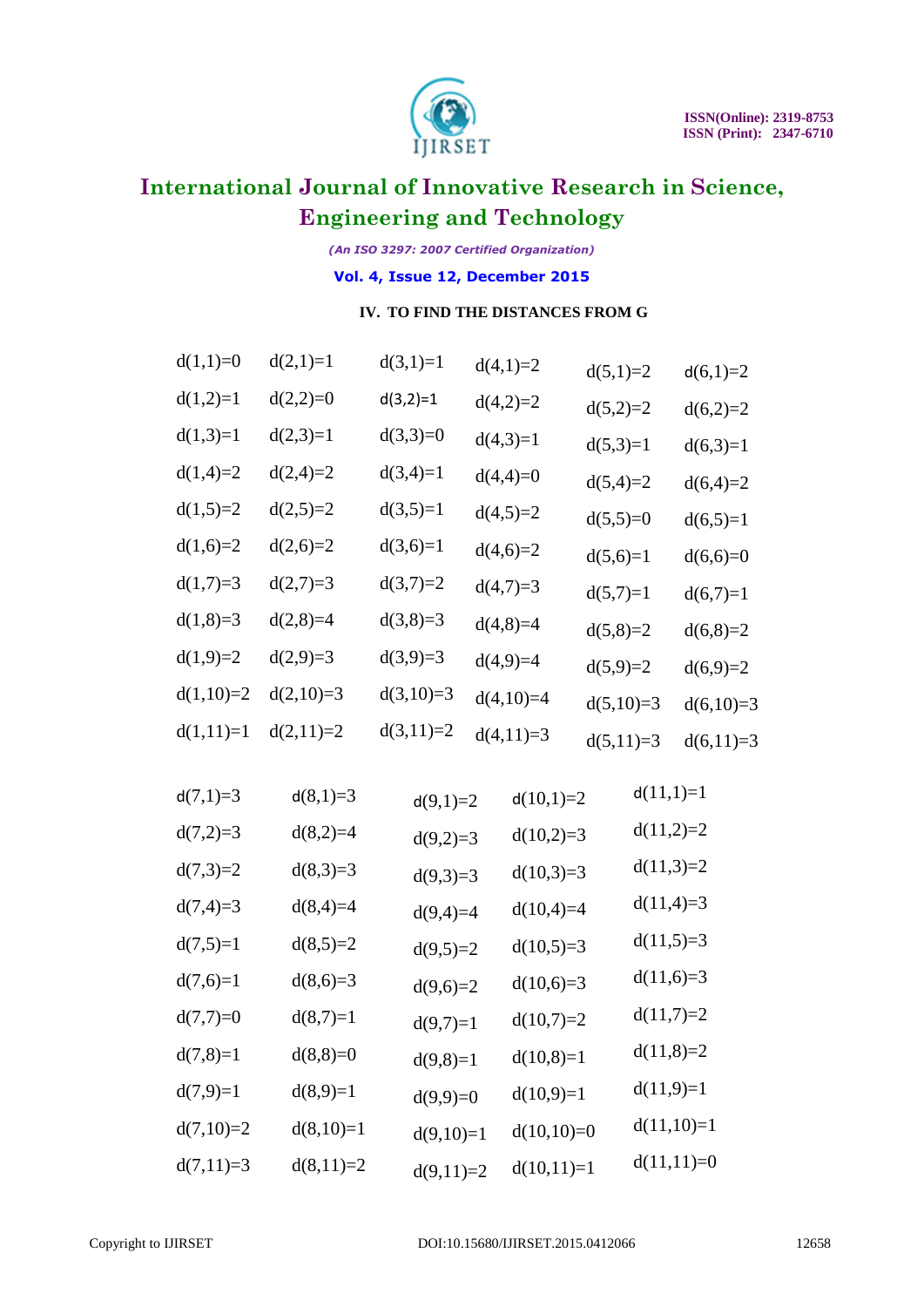

*(An ISO 3297: 2007 Certified Organization)*

**Vol. 4, Issue 12, December 2015**

| vertices                | 1            | 2              |              |                         | 3 4 5          | 6 7                              |                | 8                       | 9                       | 10 11            |                  |
|-------------------------|--------------|----------------|--------------|-------------------------|----------------|----------------------------------|----------------|-------------------------|-------------------------|------------------|------------------|
| $\mathbf{1}$            | $\bf{0}$     | 1              | $\mathbf{1}$ |                         | $2\quad 2$     | $\overline{2}$                   | $3^{\circ}$    | 3 <sup>1</sup>          | $2\quad 2$              |                  | 1                |
| $\boldsymbol{2}$        | 1            | 0              | 1            | 2                       | $\overline{2}$ | $\mathbf 2$                      | 3              | $\overline{\mathbf{4}}$ | 3                       | 3                | $\mathbf{2}$     |
| 3                       | 1            | 1              | $\bf{0}$     | 1                       | 1              | 1                                |                | $2 \quad 3$             | $\mathbf{3}$            | 3                | $\boldsymbol{2}$ |
| $\overline{\mathbf{4}}$ | $\mathbf{2}$ | $\mathbf{2}$   | 1            | $\bf{0}$                | $\overline{2}$ | $\mathbf{2}$                     | 3 <sup>1</sup> | $\overline{\mathbf{4}}$ | $\overline{\mathbf{4}}$ | $\boldsymbol{4}$ | 3                |
| 5                       | 2            | $\overline{2}$ | 1            | $\overline{2}$          | $\bf{0}$       | 1                                | 1              | $\overline{2}$          | $\overline{2}$          | 3                | 3                |
| 6                       | 2            | 2              | 1            | 2                       | 1              | 0                                | 1              | $\overline{2}$          | $\mathbf{2}$            | 3                | 3                |
| 7                       | 3            | 3              | $\mathbf{2}$ | 3                       | 1              | 1                                | $\bf{0}$       | 1                       | 1                       | 2                | 3                |
| 8                       | 3            | 4              | 3            | $\overline{\mathbf{4}}$ | $\mathbf{2}$   | 3                                | 1              | $\bf{0}$                | 1                       | 1                | $\overline{2}$   |
| 9                       | $\mathbf{2}$ | 3              | $\mathbf{3}$ | 4                       | $\overline{2}$ | $\overline{2}$                   | 1              | 1                       | 0                       | 1                | $\mathbf{2}$     |
| 10                      | $\mathbf{2}$ | 3              | 3            | 4                       | 3              | 3                                | $\overline{2}$ | 1                       | 1                       | $\bf{0}$         | 1                |
| 11                      | 1            | $\overline{2}$ | $\mathbf{2}$ | 3                       | 3              | 3                                | $\mathbf{2}$   | $\overline{2}$          | 1                       | 1                | 0                |
|                         |              |                |              |                         |                |                                  |                |                         |                         |                  |                  |
| <b>Total</b>            |              |                |              |                         |                | 19 23 18 27 19 20 19 23 20 23 22 |                |                         |                         |                  |                  |

### **V.TO FIND THE AVERAGE DISTANCE OF G**

### **Table-1**

Therefore Average distance

$$
\mu(G) = \frac{1}{2 \sum_{a_i, a_j \in \mathcal{V}(G)} a_{i \neq a_j}} \sum_{a_i \neq a_j} \delta(a_i, a_j).
$$
  

$$
\mu(G) = \frac{1}{11 \times 10} \times 233
$$
  

$$
\mu(G) = 2.118
$$
  

$$
\therefore \mu(G) \geq b(G)
$$

Therefore  $\mu(G) \geq \gamma(G) \geq b(G)$ .

In this graph we have  $2.118 \geq 2 \geq 1$ .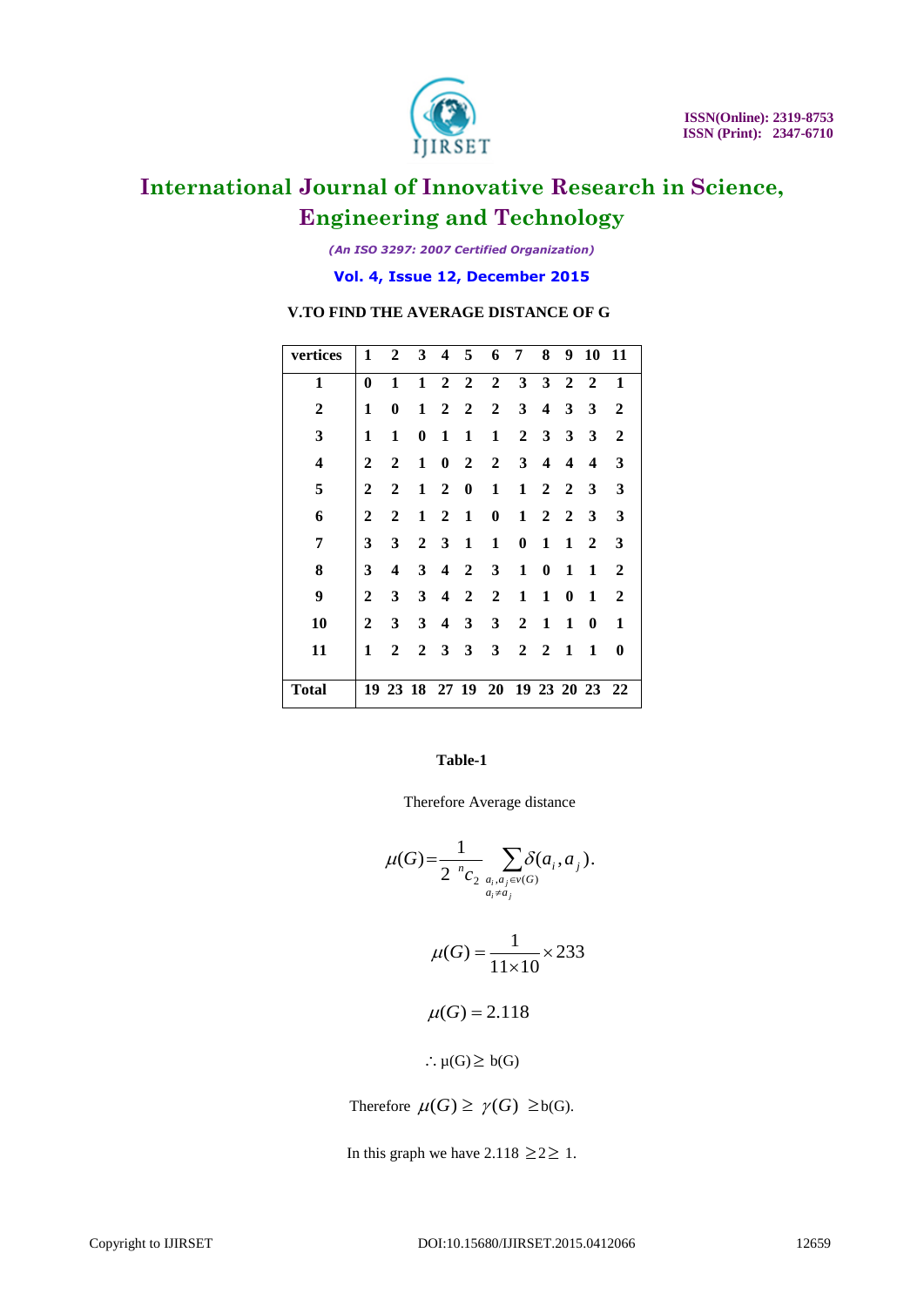

*(An ISO 3297: 2007 Certified Organization)*

### **Vol. 4, Issue 12, December 2015**

### **VI. THE COMPARISON OF THE DOMINATION NUMBER, AVERAGE DISTANCE AND BONDAGE**

### **NUMBER OF G<sup>1</sup> =G-e**

**Theorem.2:** Let G be a circular-arc graph corresponding to circular-arc family A without isolated vertices  $G^1$ . Then the comparison of domination number, the bondage number and the average distance is  $\geq b(G^{1})\geq \mu(G^{1}).$ 

**Proof:** Let  $A = \{A_1, A_2, \ldots, A_n\}$  be a circular-arc family and let G be a circular arc graph corresponding to circulararc family A. Suppose  $G<sup>1</sup>$  be a circular arc sub graph of G. Now we have to find the following conditions which are  $\gamma(G^1) \ge b(G^1) \ge \mu(G^1)$ . First we will prove that  $\gamma(G^1) \ge b(G^1)$ . Where  $\gamma(G^1)$  is the domination number of  $G^1$  and  $b(G^1)$  is the bondage number of G<sup>1</sup>. Already we have proved the domination number  $\gamma(G)$  and the bondage number b(G) in theorem.1.In theorem.1. we proved  $\gamma(G) \geq b(G)$ . Again we to prove that the domination number and the average distance of  $G^1$ . Hence  $G^1 = G$ -e of G. In this connection the proof is trivially and we need not prove above said. Therefore  $\gamma(G^1) \ge b(G^1)$ . Again we have to prove that  $b(G^1) \ge \mu(G^1)$ . Where  $b(G)$  is a bondage number of  $G^1$ . We know that the bondage number is always greater than or equal to the average distance of G.

Hence  $b(G^1)$  is greater than or equal to  $\mu(G^1)$ 

Which implies that  $\gamma(G^1) \geq b(G^1)$ . Again which implies that  $b(G^1) \geq \mu(G^1)$ .

Therefore  $\gamma(G^1) \geq b(G^1) \geq \mu(G^1)$ .

Therefore the comparison of domination number, the average distance and the bondage number is  $\binom{1}{ } \geq$  $b(G^1)\geq \mu(G^1).$ 

Hence the theorem is hold.

### **VII. EXPERIMENTAL PROBLEM OF THEOREM.2**



**0 Fig. 4: Circular-arc graph G<sup>1</sup>**

Dominating set of  $G^1 = \{3, 7, 10\}$ Therfore  $\gamma(G^1) = 3$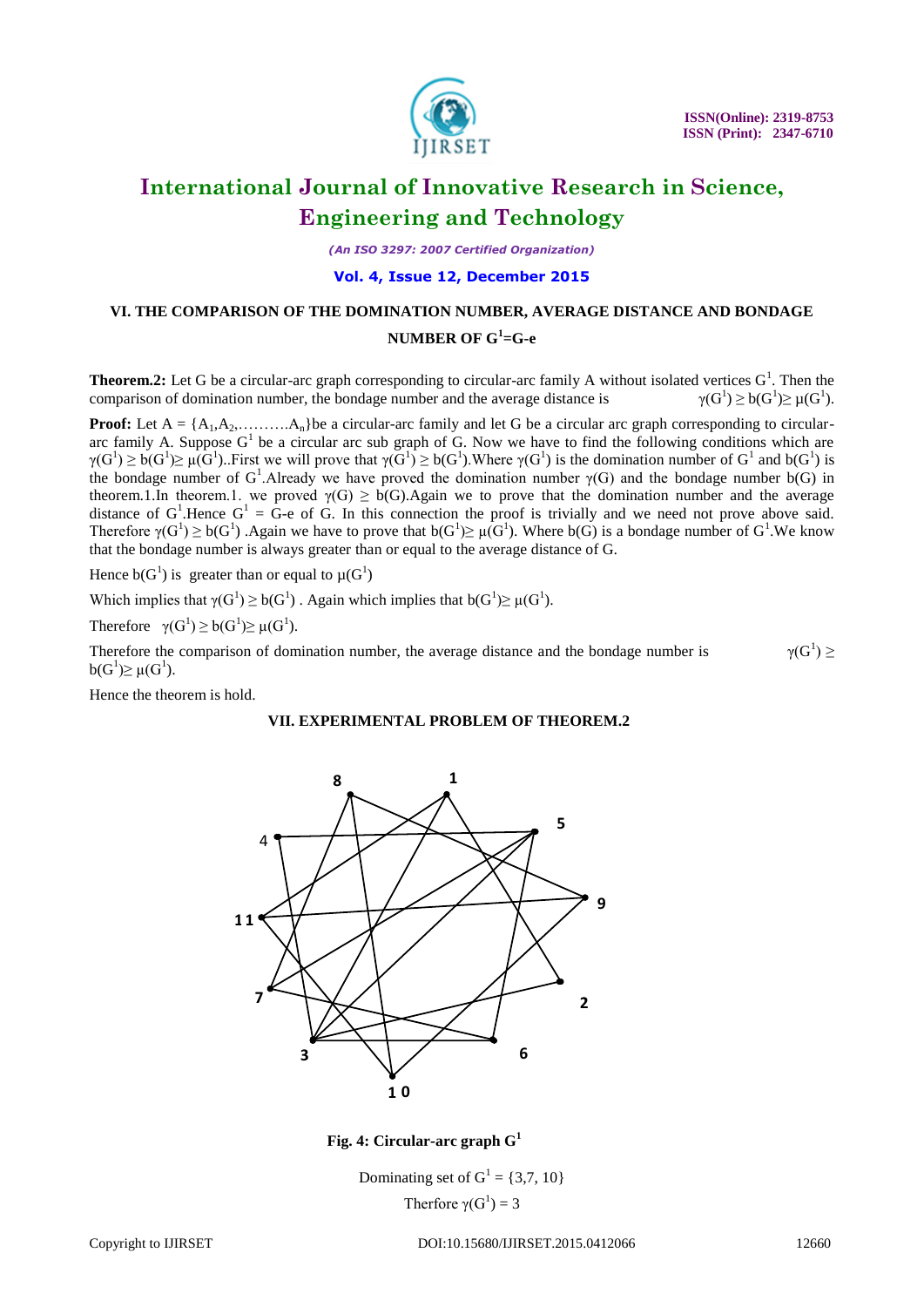

*(An ISO 3297: 2007 Certified Organization)*

### **Vol. 4, Issue 12, December 2015**

Remove the three edges from graph  $G^1$ -e

i.e 
$$
G^1
$$
-e =  $G^1$ - {(3,2),(3,5), (4,5)}



**0 Fig. 5: Circular-arc graph (G<sup>1</sup> -e)**

Then the dominating set of  $G^1$ -e = {1,4,5,9} Therfore  $\gamma(G^1-e) = 4$ Therfore  $\gamma(G^1 - e) > \gamma(G^1)$ . The bondage number  $b(G) = 3$ **0**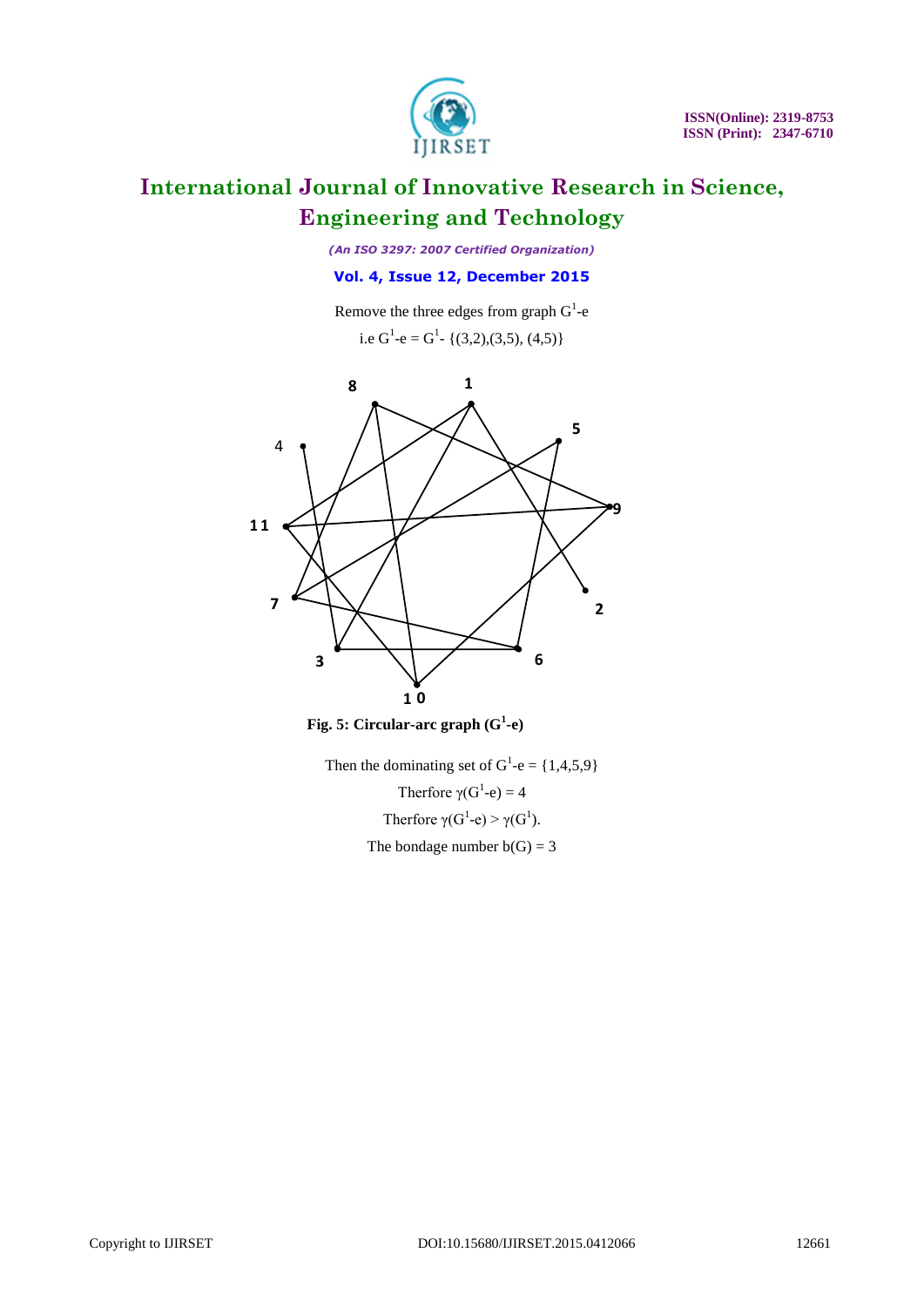

*(An ISO 3297: 2007 Certified Organization)*

### **Vol. 4, Issue 12, December 2015**

### **VIII.TO FIND THE DISTANCES FROM G<sup>1</sup>**

| $d(1,1)=0$  | $d(2,1)=1$  | $d(3,1)=1$  |            | $d(4,1)=2$  | $d(5,1)=2$   | $d(6,1)=2$   |
|-------------|-------------|-------------|------------|-------------|--------------|--------------|
| $d(1,2)=1$  | $d(2,2)=0$  | $d(3,2)=1$  |            | $d(4,2)=2$  | $d(5,2)=2$   | $d(6,2)=2$   |
| $d(1,3)=1$  | $d(2,3)=1$  | $d(3,3)=0$  |            | $d(4,3)=1$  | $d(5,3)=1$   | $d(6,3)=1$   |
| $d(1,4)=2$  | $d(2,4)=2$  | $d(3,4)=1$  |            | $d(4,4)=0$  | $d(5,4)=2$   | $d(6,4)=2$   |
| $d(1,5)=2$  | $d(2,5)=2$  | $d(3,5)=1$  |            | $d(4,5)=2$  | $d(5,5)=0$   | $d(6,5)=2$   |
| $d(1,6)=2$  | $d(2,6)=2$  | $d(3,6)=1$  |            | $d(4,6)=2$  | $d(5,6)=1$   | $d(6,6)=0$   |
| $d(1,7)=3$  | $d(2,7)=3$  | $d(3,7)=2$  |            | $d(4,7)=3$  | $d(5,7)=2$   | $d(6,7)=1$   |
| $d(1,8)=3$  | $d(2,8)=4$  | $d(3,8)=3$  |            | $d(4,8)=4$  | $d(5,8)=2$   | $d(6,8)=2$   |
| $d(1,9)=2$  | $d(2,9)=3$  | $d(3,9)=3$  |            | $d(4,9)=4$  | $d(5,9)=4$   | $d(6,9)=3$   |
| $d(1,10)=2$ | $d(2,10)=3$ | $d(3,10)=3$ |            | $d(4,10)=4$ | $d(5,10)=4$  | $d(6,10)=3$  |
| $d(1,11)=1$ | $d(2,11)=2$ | $d(3,11)=2$ |            | $d(4,11)=3$ | $d(5,11)=3$  | $d(6,11)=3$  |
| $d(7,1)=3$  | $d(8,1)=3$  |             | $d(9,1)=2$ |             | $d(10,1)=2$  | $d(11,1)=1$  |
| $d(7,2)=3$  | $d(8,2)=4$  |             | $d(9,2)=3$ |             | $d(10,2)=3$  | $d(11,2)=2$  |
| $d(7,3)=2$  | $d(8,3)=3$  |             | $d(9,3)=3$ |             | $d(10,3)=3$  | $d(11,3)=2$  |
| $d(7,4)=3$  | $d(8,4)=4$  |             | $d(9,4)=4$ |             | $d(10,4)=4$  | $d(11,4)=3$  |
| $d(7,5)=1$  | $d(8,5)=2$  |             | $d(9,5)=3$ |             | $d(10,5)=3$  | $d(11,5)=3$  |
| $d(7,6)=1$  | $d(8,6)=2$  |             | $d(9,6)=3$ |             | $d(10,6)=3$  | $d(11,6)=3$  |
| $d(7,7)=0$  | $d(8,7)=1$  |             | $d(9,7)=2$ |             | $d(10,7)=2$  | $d(11,7)=3$  |
| $d(7,8)=1$  | $d(8,8)=0$  |             | $d(9,8)=1$ |             | $d(10,8)=1$  | $d(11,8)=2$  |
| $d(7,9)=2$  | $d(8,9)=1$  |             | $d(9,9)=0$ |             | $d(10,9)=1$  | $d(11,9)=1$  |
| $d(7,10)=2$ | $d(8,10)=1$ |             |            | $d(9,10)=1$ | $d(10,10)=0$ | $d(11,10)=1$ |
| $d(7,11)=3$ | $d(8,11)=2$ |             |            | $d(9,11)=1$ | $d(10,11)=1$ | $d(11,11)=0$ |